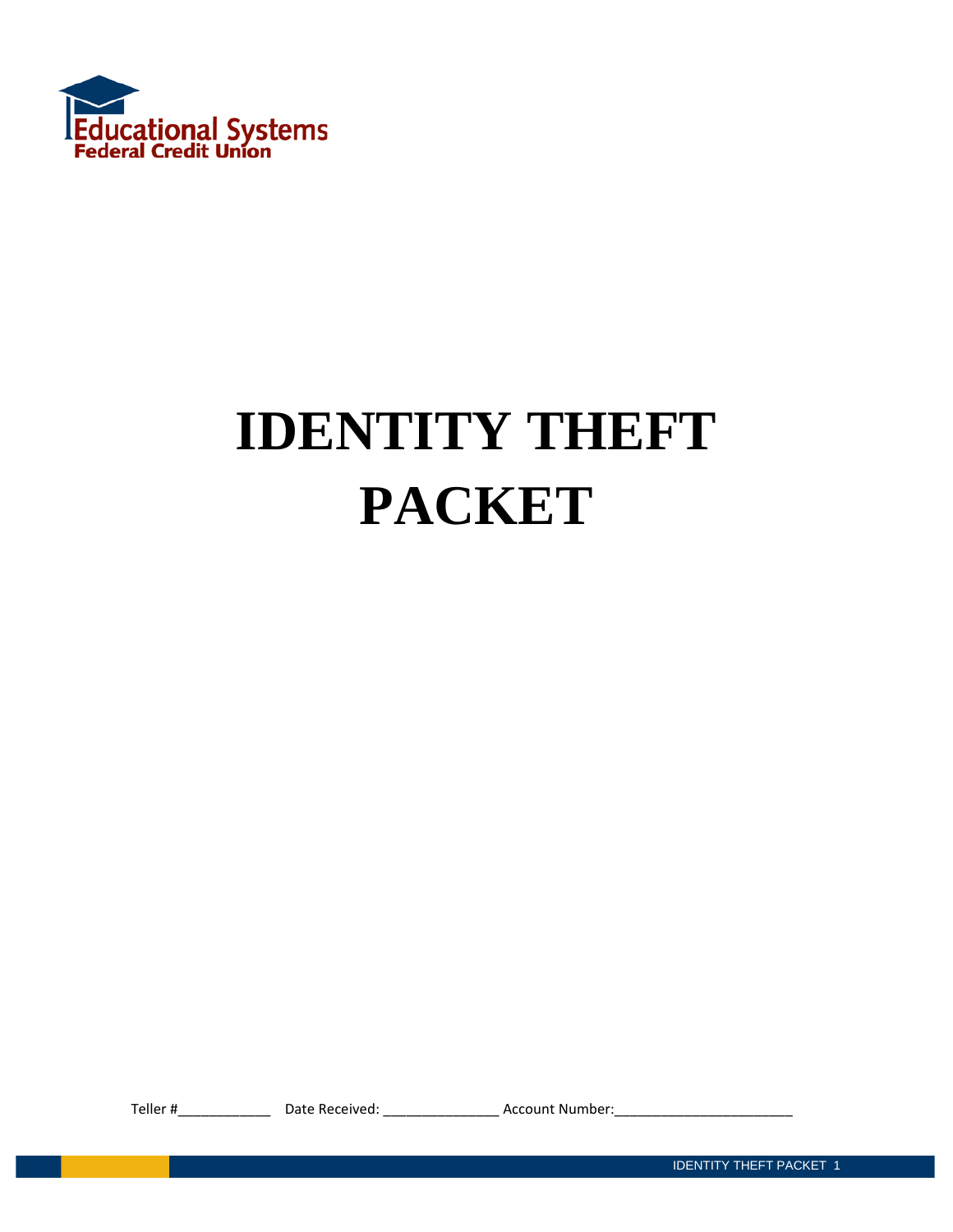

Valued Member:

Thank you for contacting Educational System Federal Credit Union regarding the suspected theft of your identity. We realize this circumstance can be an unsettling experience, but we are committed to assisting you.

Enclosed are the applicable forms required to help us assist you in our investigation. These forms include:

- **If** Identity Theft Affidavit Instructions
- $\blacksquare$  Identity Theft Affidavit (pg. 4&5)
- **E** Letter of Willingness to Prosecute Perpetrator of Fraudulent Transactions (pg. 6)
- **Fraudulent Account Statement (pg. 7)**
- Contact and Resource Information

Please return the notarized completed forms (pages 4, 5, 6 & 7) to any one of our branches. We will investigate this matter as quickly as possible and inform you of the results within 30 days.

Please contact us at (800)356-6660 or (301)779-8500 if you have any questions about completing the form(s) or anything related to this identity theft claim. We appreciate your business and thank you for allowing Educational System Federal Credit Union to service your needs.

Sincerely,

The Educational System Federal Credit Union Team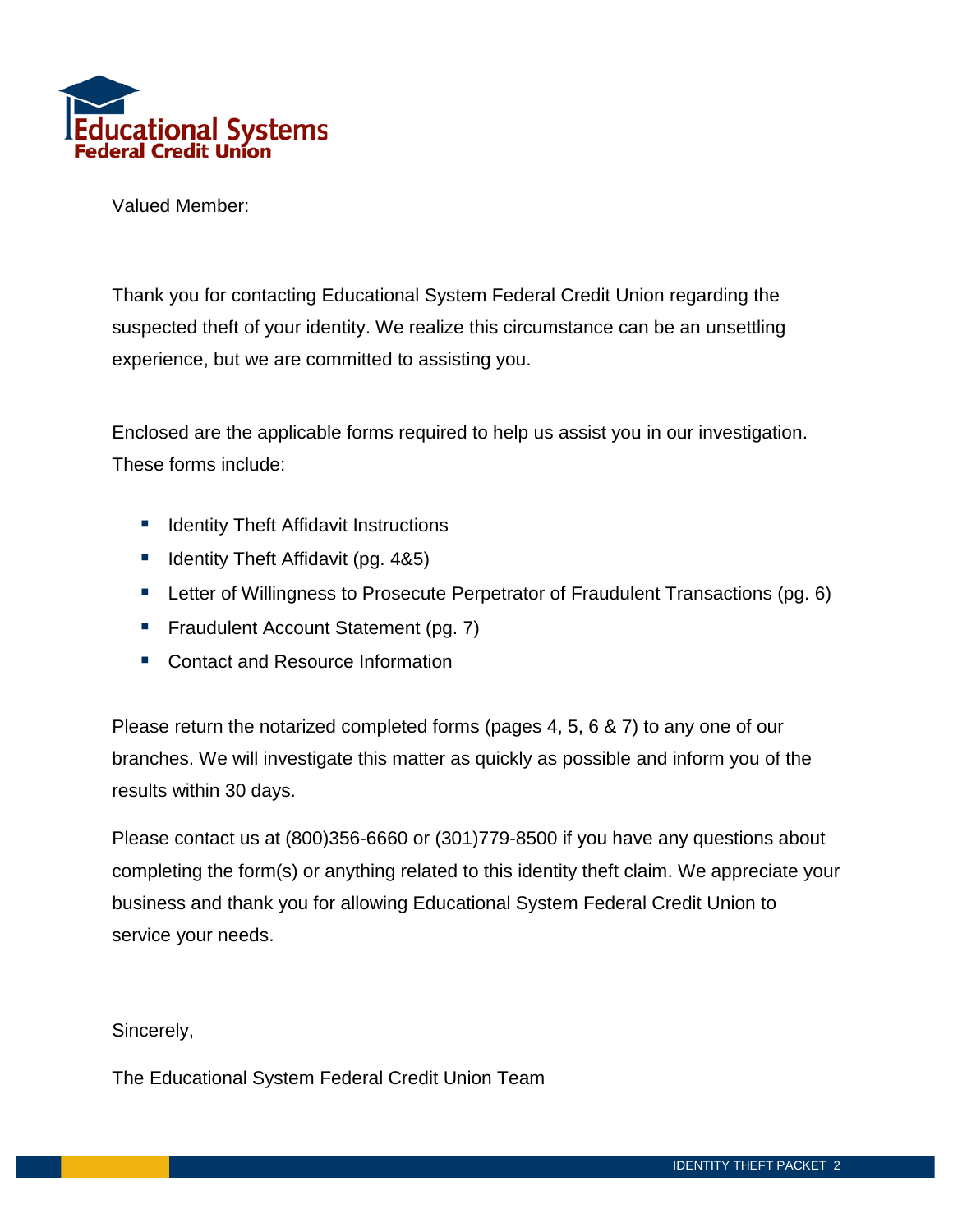

To make certain that you do not become responsible for any debts incurred by an identity theft, you must prove that you did not create the debt. The information will enable us to investigate the fraud and decide the outcome of your claim. (If someone made unauthorized charges or opened an account in your name at another company and/or institution, please contact that company and/or institution.)

This affidavit has three parts:

- Part One- The Identity Theft Affidavit-is where you report general information about yourself and the theft.
- Part Two- Letter of Willingness to Prosecute Perpetrator of Fraudulent Transactions- is where you agree to prosecute the identity thief.
- Part Three- The Fraudulent Account Statement-is where you describe the fraudulent account(s) opened in your name.

Here are some important steps you should take during the process:

- 1. Complete this affidavit as soon as possible. We ask that you complete the forms within two weeks of receiving it. The investigation will begin once we receive all of the forms.
- 2. Be as accurate and complete as possible. Please print clearly. Any incorrect or incomplete information will delay processing your claim.
- 3. Deliver completed forms to the nearest branch office. After receiving your forms we will work diligently to solve your claim.
- 4. Keep a copy of everything you submit for your records. Please ask the representative for a copy of all completed forms for your record.

**Completing this affidavit does not guarantee that the identity thief will be prosecuted or that the debt will be cleared. A full investigation will be conducted and you will be notified of our decision.**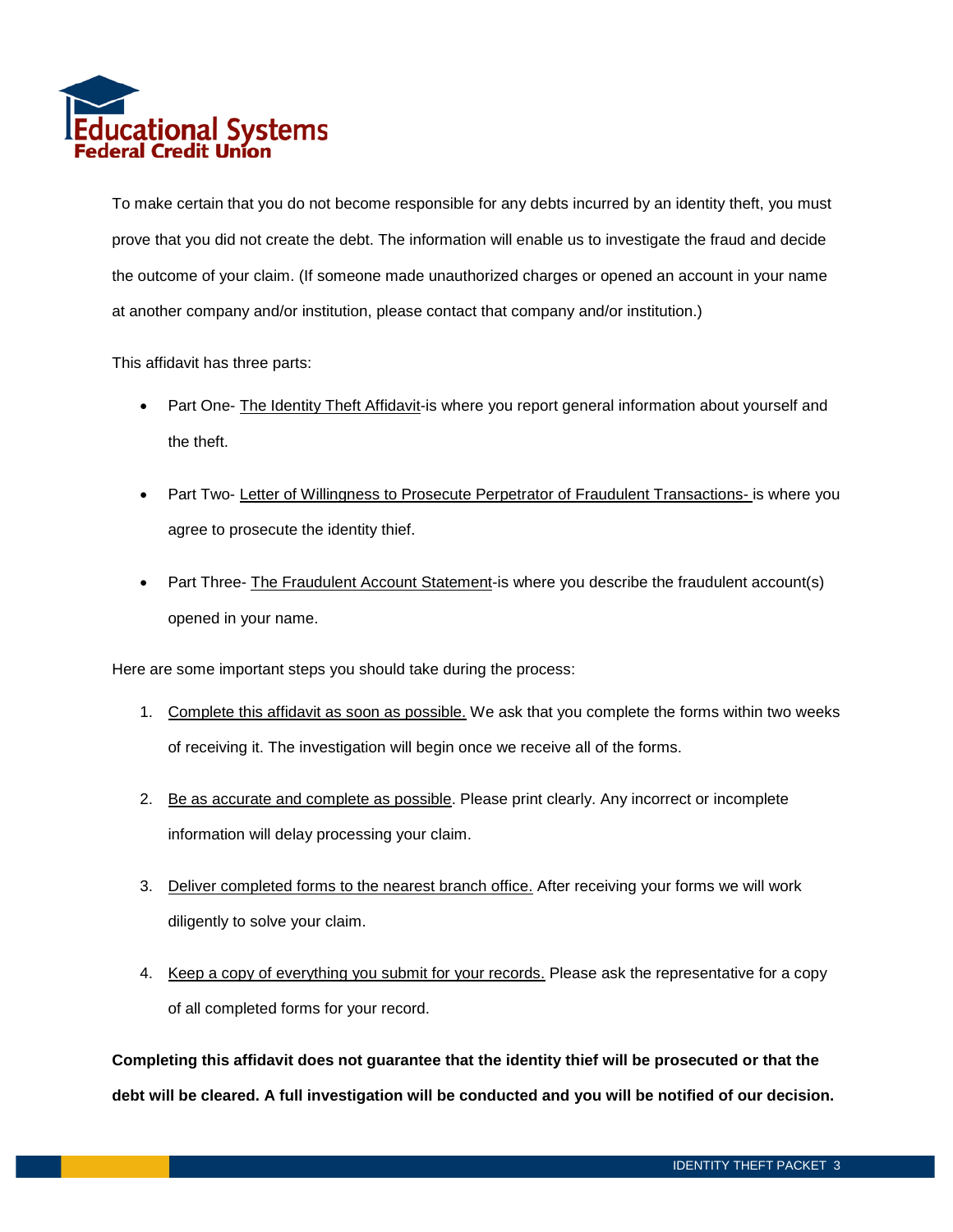

## **Identity Theft Affidavit**

**Member Information** 

1. My full legal name is:

|    | (First)                  | (Middle)                                    | (Last)           | (Jr., Sr., III)                                                                                                  |
|----|--------------------------|---------------------------------------------|------------------|------------------------------------------------------------------------------------------------------------------|
| 2. |                          |                                             |                  | (If different from above) When the events described in this affidavit took place, I was known as:                |
|    | (First)                  | (Middle)                                    | (Last)           | (Jr., Sr., III)                                                                                                  |
| 3. | My date of birth is:     |                                             | (Month/Day/Year) |                                                                                                                  |
| 4. |                          |                                             |                  |                                                                                                                  |
| 5. |                          |                                             |                  | (ID Number)<br>(Issued by)                                                                                       |
| 6. |                          |                                             |                  |                                                                                                                  |
|    |                          |                                             |                  |                                                                                                                  |
| 7. |                          | I have lived at this address since: _______ | (Month/Year)     |                                                                                                                  |
| 8. |                          |                                             |                  |                                                                                                                  |
|    |                          |                                             |                  | I declare under penalty of perjury that the information I have provided in this affidavit is true and correct to |
|    |                          |                                             |                  | the best of my knowledge. Knowingly submitting false information on this for could subject you to criminal       |
|    | prosecution for perjury. |                                             |                  |                                                                                                                  |
|    |                          | (Signature)                                 |                  | (Date signed)                                                                                                    |
|    |                          |                                             |                  |                                                                                                                  |
|    |                          |                                             |                  | Subscribed and sworn to before me this _____________ day of ____________________, 20______.                      |

\_\_\_\_\_\_\_\_\_\_\_\_\_\_\_\_\_\_\_\_\_\_\_\_\_\_\_\_\_\_\_\_\_\_\_\_\_\_\_\_\_\_\_\_\_\_\_\_\_\_\_Notary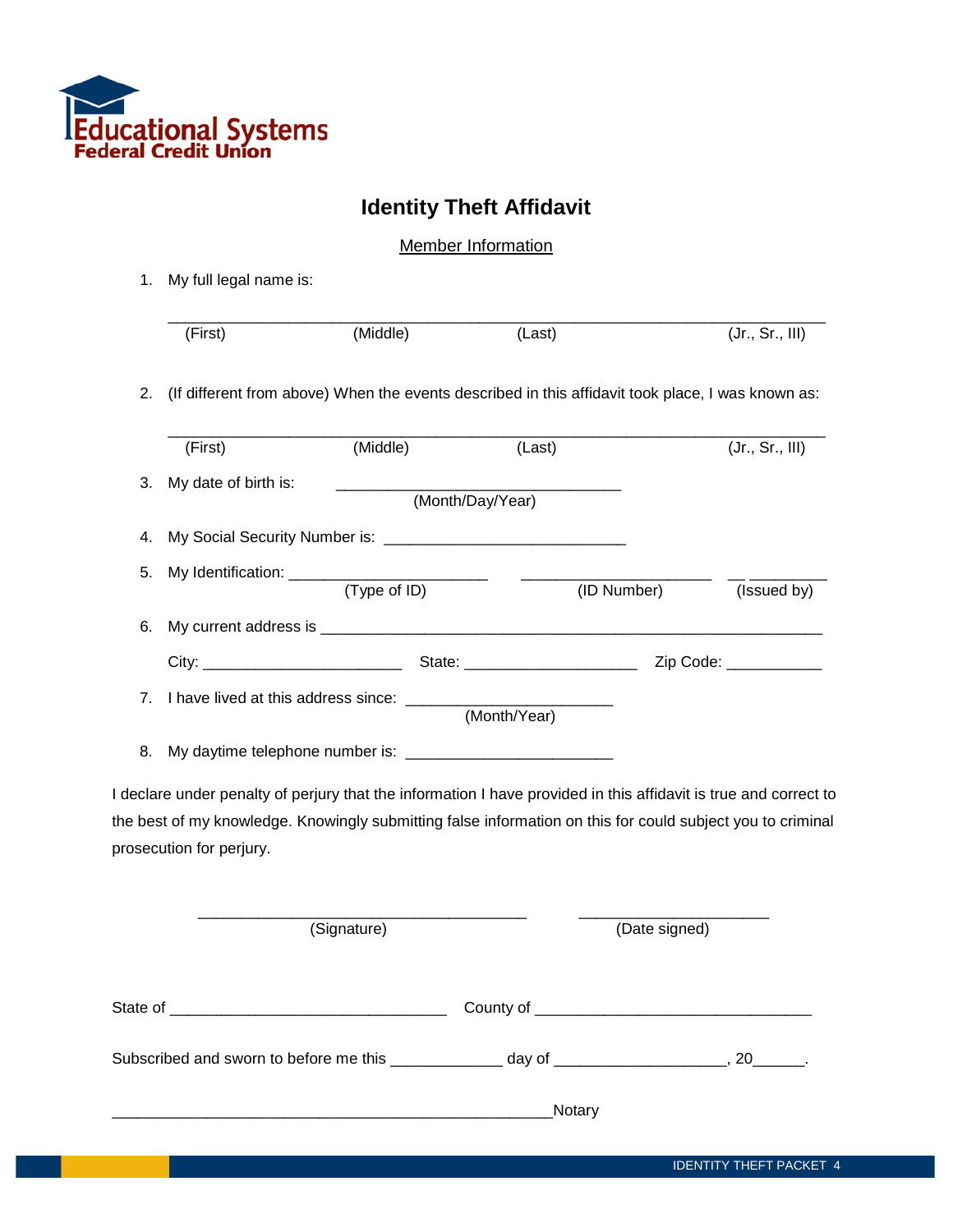

#### **Check all that apply for items 9-14:**

- $9. \Box$  I did not authorize anyone to use my name or personal information to seek the money, credit, loans, goods or services described in this report.
- 10.  $\Box$  I did not receive any benefit, money, goods or services as a result of the events described in this report.
- 11.  $\Box$  My identification documents (i.e. credit cards, birth certificate, driver's license, Social Security Card, etc) were  $\Box$  stolen  $\Box$  lost on or about  $\Box$

(Month/Day/Year)

12.  $\Box$  To the best my knowledge and belief, the following person(s) used my information (for example, my name, address, date of birth, existing account numbers, Social Security number, mother's maiden name, etc.) or identification documents to get money, credit, loans, goods or services without my knowledge or authorization:

| Name (if known)                   | Name (if known)                   |
|-----------------------------------|-----------------------------------|
| Address (if known)                | Address (if known)                |
| Additional information (if known) | Additional information (if known) |

- 13.  $\Box$  I do not know who used my information or identification documents to get money, credit, loans, goods or services without my knowledge or authorization.
- 14.  $\Box$  Additional comments: (For example, description of the fraud, which documents or information was used or how the identity thief gained access to your information.)

| I declare under penalty of perjury that the information I have provided in this affidavit is true and |
|-------------------------------------------------------------------------------------------------------|
| correct to the best of my knowledge. Knowingly submitting false information on this for could         |
| subject you to criminal prosecution for perjury.                                                      |

\_\_\_\_\_\_\_\_\_\_\_\_\_\_\_\_\_\_\_\_\_\_\_\_\_\_\_\_\_\_\_\_\_\_\_\_\_\_\_\_\_\_\_\_\_\_\_\_\_\_\_\_\_\_\_\_\_\_\_\_\_\_\_\_\_\_\_\_\_\_\_\_\_\_\_\_\_ \_\_\_\_\_\_\_\_\_\_\_\_\_\_\_\_\_\_\_\_\_\_\_\_\_\_\_\_\_\_\_\_\_\_\_\_\_\_\_\_\_\_\_\_\_\_\_\_\_\_\_\_\_\_\_\_\_\_\_\_\_\_\_\_\_\_\_\_\_\_\_\_\_\_\_\_\_

| (Signature)                                      |                      | (Date signed) |
|--------------------------------------------------|----------------------|---------------|
| State of                                         |                      |               |
| Subscribed and sworn to before me this _________ | day of _____________ | 20 L          |
|                                                  | <b>Notary</b>        |               |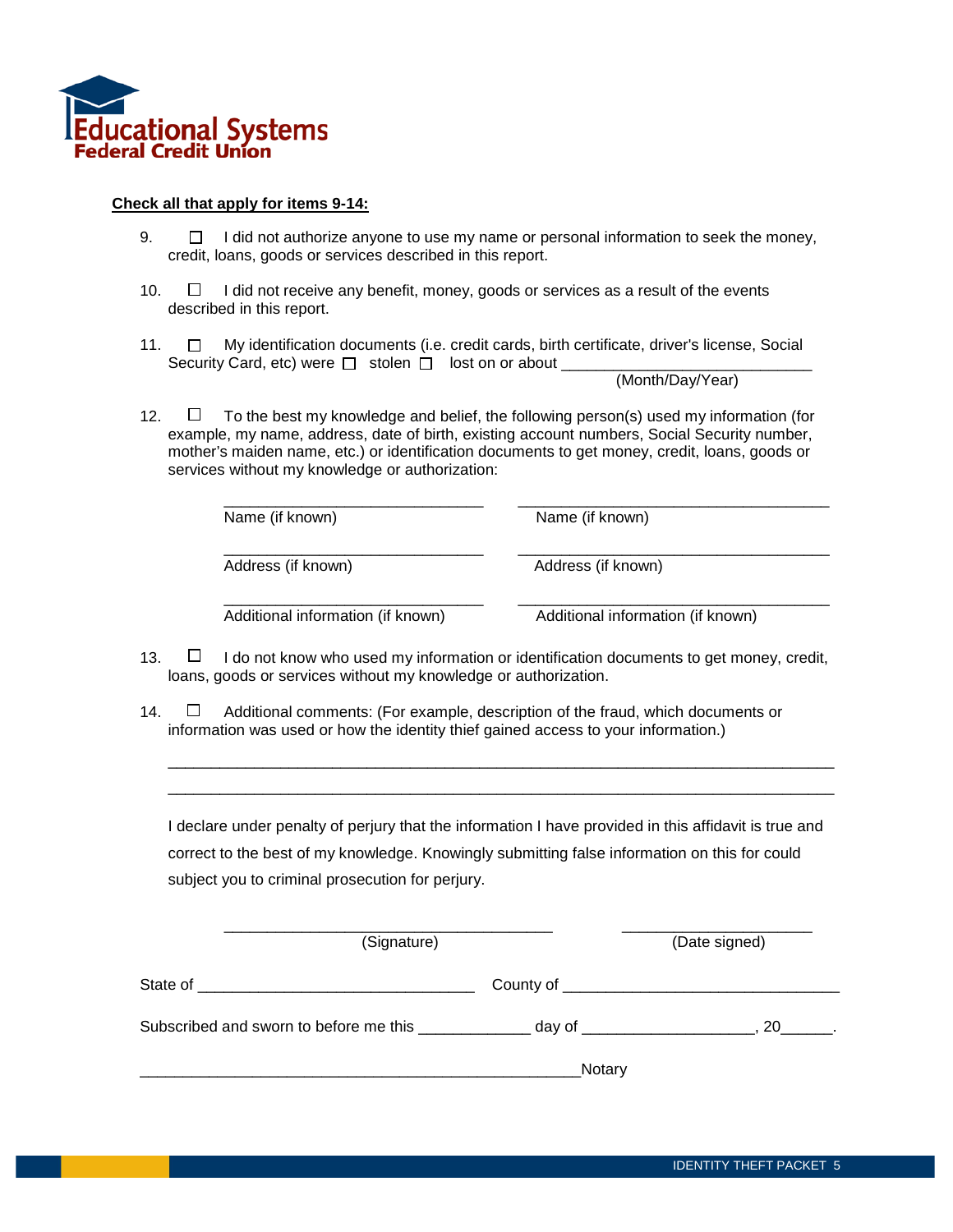

### **Letter of Willingness to Prosecute Perpetrator of Fraudulent Transactions**

|                       | hereby state that I have reported the alleged                                                       |  |
|-----------------------|-----------------------------------------------------------------------------------------------------|--|
|                       | fraudulent transaction(s), which appear in my Educational Systems Federal Credit Union account, to: |  |
|                       |                                                                                                     |  |
| Police Officer's Name |                                                                                                     |  |
|                       |                                                                                                     |  |
| Jurisdiction          |                                                                                                     |  |
| Address               |                                                                                                     |  |
|                       |                                                                                                     |  |
|                       |                                                                                                     |  |
|                       |                                                                                                     |  |
| Police Dept. Tel. #   |                                                                                                     |  |
| <b>Case Number</b>    |                                                                                                     |  |
| Date of Report        |                                                                                                     |  |

I further understand that the fraudulent transaction(s) are subject to investigation by local, state and/or federal law enforcement agencies. I may be required to comply with a court order or subpoena to give testimony. I will prosecute the perpetrator of the alleged fraudulent transaction(s) without respect to his/her relationship to me.

| Signature                                                                        | Date                            |
|----------------------------------------------------------------------------------|---------------------------------|
| State of<br><u> 1980 - Andrea Andrew Maria (h. 1980).</u>                        | County of _____________________ |
| Subscribed and sworn to me this _________ day of _______________________________ | 20                              |
|                                                                                  | Notary                          |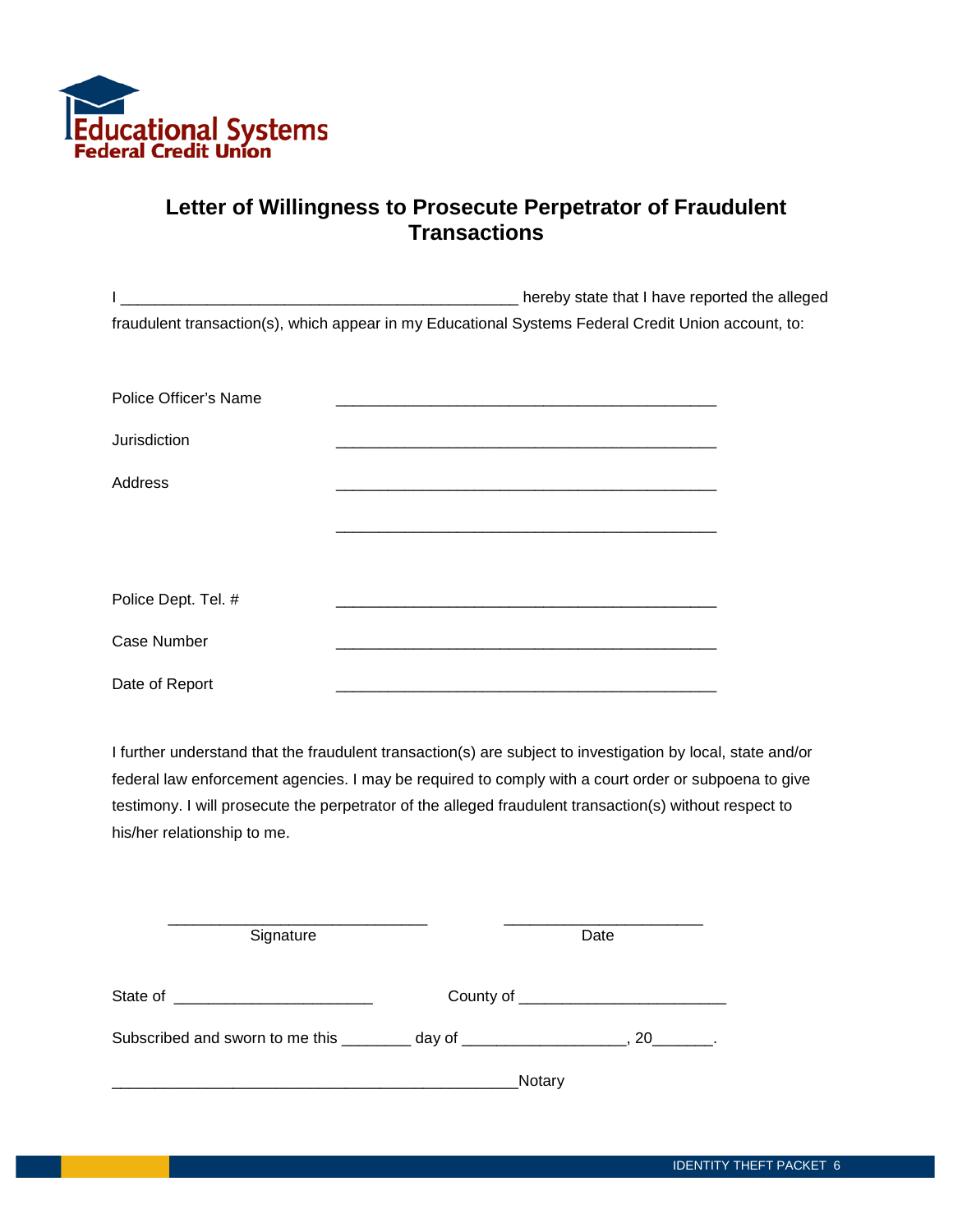

#### **Fraudulent Account Statement**

As a result of the event(s) described in the ID Theft Affidavit, the following account(s) was/were opened in my name without my knowledge, permission or authorization using my personal information or identifying documents:

| <b>Account Number</b> | Type of unauthorized product/service<br>provided by creditor | Date issued or<br>opened<br>(if known) | <b>Amount of</b><br>unauthorized<br>transaction |
|-----------------------|--------------------------------------------------------------|----------------------------------------|-------------------------------------------------|
|                       |                                                              |                                        |                                                 |
|                       |                                                              |                                        |                                                 |
|                       |                                                              |                                        |                                                 |
|                       |                                                              |                                        |                                                 |
|                       |                                                              |                                        |                                                 |
|                       |                                                              |                                        |                                                 |

I declare under penalty of perjury that the information I have provided in this affidavit is true and correct to the best of my knowledge. Knowingly submitting false information on this for could subject you to criminal prosecution for perjury.

| (Signature)                                                                                   |                                    | (Date signed) |  |
|-----------------------------------------------------------------------------------------------|------------------------------------|---------------|--|
|                                                                                               | County of ________________________ |               |  |
| Subscribed and sworn to before me this _______________ day of ____________________, 20______. |                                    |               |  |
|                                                                                               | Notary                             |               |  |